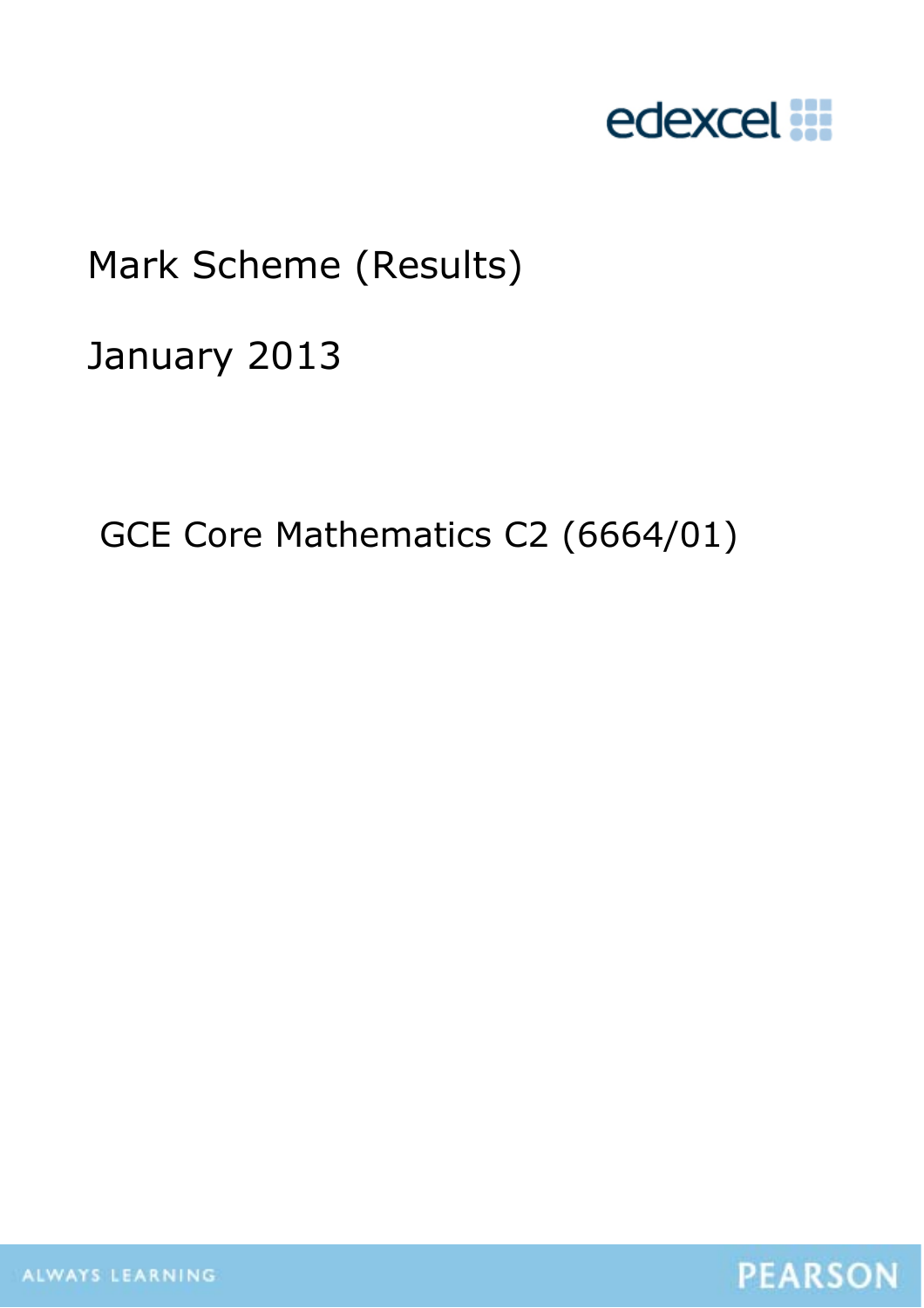#### **Edexcel and BTEC Qualifications**

Edexcel and BTEC qualifications come from Pearson, the world's leading learning company. We provide a wide range of qualifications including academic, vocational, occupational and specific programmes for employers. For further information visit our qualifications websites at www.edexcel.com or www.btec.co.uk for our BTEC qualifications.

Alternatively, you can get in touch with us using the details on our contact us page at www.edexcel.com/contactus.

If you have any subject specific questions about this specification that require the help of a subject specialist, you can speak directly to the subject team at Pearson. Their contact details can be found on this link: www.edexcel.com/teachingservices.

You can also use our online Ask the Expert service at www.edexcel.com/ask. You will need an Edexcel username and password to access this service.

## **Pearson: helping people progress, everywhere**

Our aim is to help everyone progress in their lives through education. We believe in every kind of learning, for all kinds of people, wherever they are in the world. We've been involved in education for over 150 years, and by working across 70 countries, in 100 languages, we have built an international reputation for our commitment to high standards and raising achievement through innovation in education. Find out more about how we can help you and your students at: www.pearson.com/uk

January 2013 Publications Code US034362 All the material in this publication is copyright © Pearson Education Ltd 2013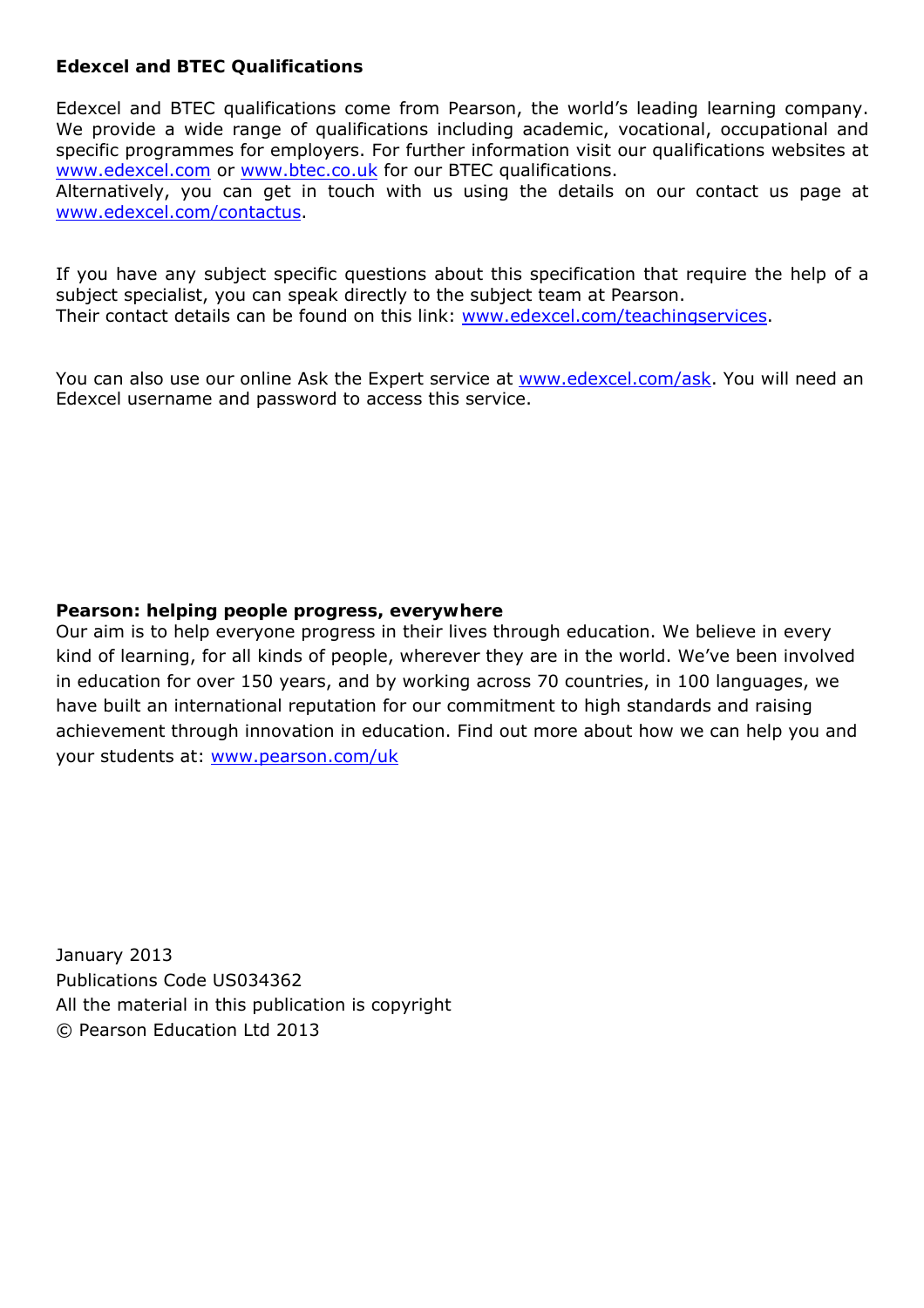# **General Marking Guidance**

- All candidates must receive the same treatment. Examiners must mark the first candidate in exactly the same way as they mark the last.
- Mark schemes should be applied positively. Candidates must be rewarded for what they have shown they can do rather than penalised for omissions.
- Examiners should mark according to the mark scheme not according to their perception of where the grade boundaries may lie.
- There is no ceiling on achievement. All marks on the mark scheme should be used appropriately.
- All the marks on the mark scheme are designed to be awarded. Examiners should always award full marks if deserved, i.e. if the answer matches the mark scheme. Examiners should also be prepared to award zero marks if the candidate's response is not worthy of credit according to the mark scheme.
- Where some judgement is required, mark schemes will provide the principles by which marks will be awarded and exemplification may be limited.
- When examiners are in doubt regarding the application of the mark scheme to a candidate's response, the team leader must be consulted.
- Crossed out work should be marked UNLESS the candidate has replaced it with an alternative response.
- Unless indicated in the mark scheme a correct answer with no working should gain full marks for that part of the question.

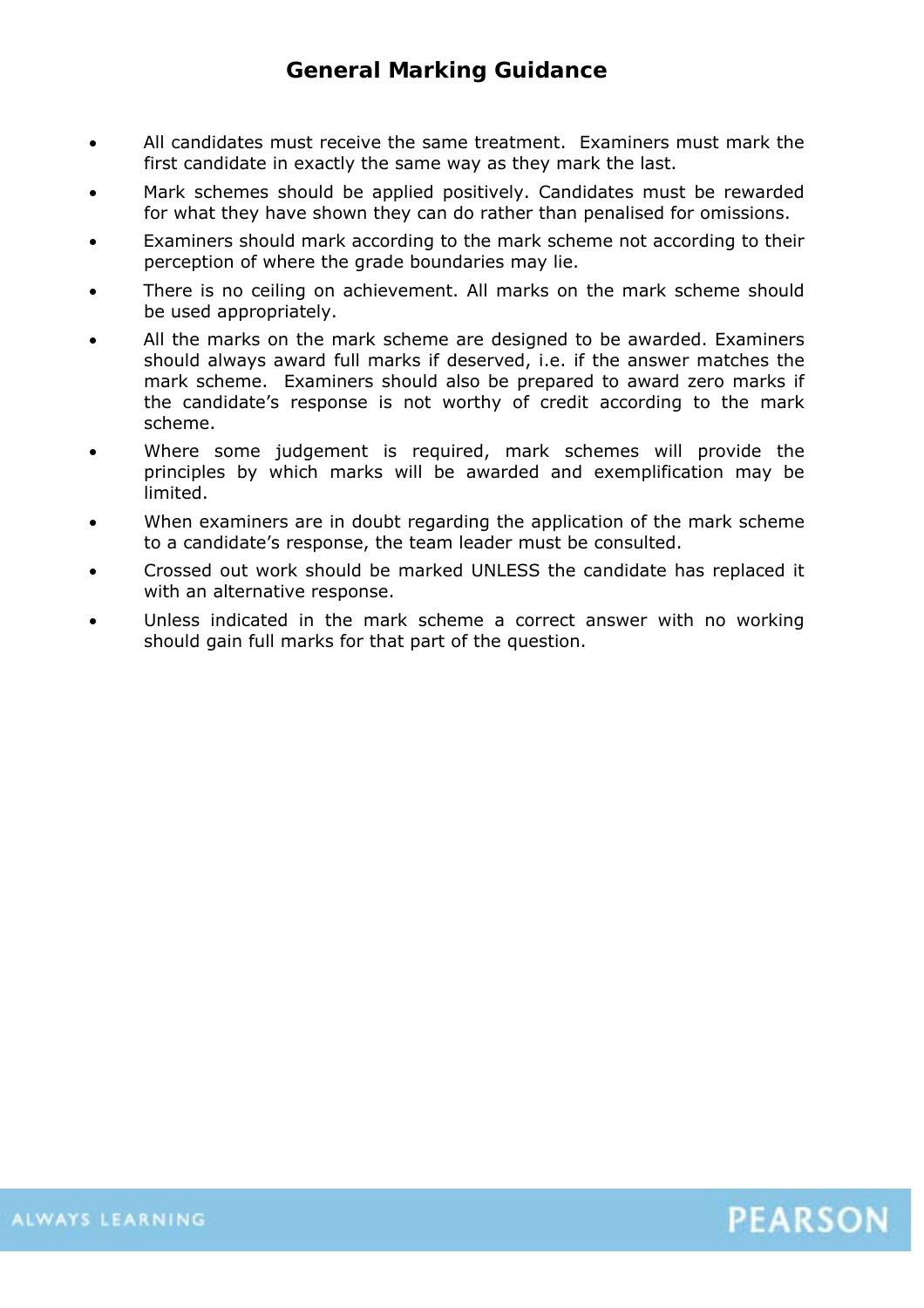## **EDEXCEL GCE MATHEMATICS**

## **General Instructions for Marking**

- 1. The total number of marks for the paper is 75.
- 2. The Edexcel Mathematics mark schemes use the following types of marks:
- **M** marks: method marks are awarded for 'knowing a method and attempting to apply it', unless otherwise indicated.
- **A** marks: Accuracy marks can only be awarded if the relevant method (M) marks have been earned.
- **B** marks are unconditional accuracy marks (independent of M marks)
- Marks should not be subdivided.

In some instances, the mark distributions (e.g. M1, B1 and A1) printed on the candidate's response may differ from the final mark scheme.

3. Abbreviations

These are some of the traditional marking abbreviations that will appear in the mark schemes and can be used.

- bod benefit of doubt
- ft follow through
- the symbol will be  $\sqrt{u}$  sed for correct ft
- cao correct answer only
- cso correct solution only. There must be no errors in this part of the question to obtain this mark
- isw ignore subsequent working
- awrt answers which round to
- SC: special case
- oe or equivalent (and appropriate)
- dep dependent
- indep independent
- dp decimal places
- sf significant figures
- $*$  The answer is printed on the paper
- $\Box$  The second mark is dependent on gaining the first mark
- 4. All A marks are 'correct answer only' (cao.), unless shown, for example, as A1 ft to indicate that previous wrong working is to be followed through. After a misread however, the subsequent A marks affected are treated as A ft, but incorrect answers should never be awarded A marks.
- 5. For misreading which does not alter the character of a question or materially simplify it, deduct two from any A or B marks gained, in that part of the question affected.
- 6. If a candidate makes more than one attempt at any question: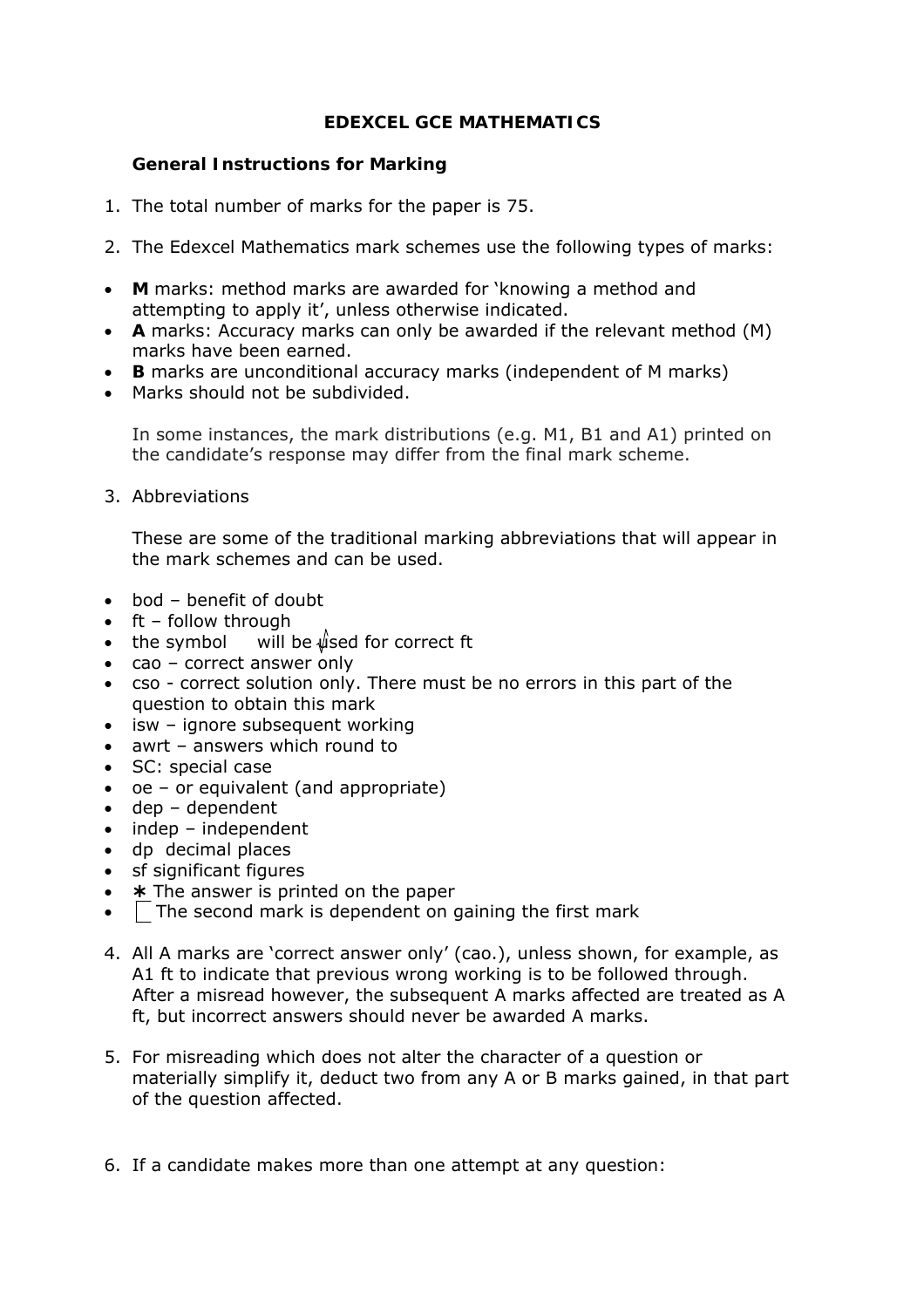- If all but one attempt is crossed out, mark the attempt which is NOT crossed out.
- If either all attempts are crossed out or none are crossed out, mark all the attempts and score the highest single attempt.
- 7. Ignore wrong working or incorrect statements following a correct answer.
- 8. The maximum mark allocation for each question/part question(item) is set out in the marking grid and you should allocate a score of '0' or '1' for each mark, or "trait", as shown:

|                 | 0 | 1 |
|-----------------|---|---|
| aM              |   |   |
| aA              |   |   |
| bM1             |   |   |
| bA1             |   |   |
| bB              | ۳ |   |
| bM <sub>2</sub> |   |   |
| bA2             |   |   |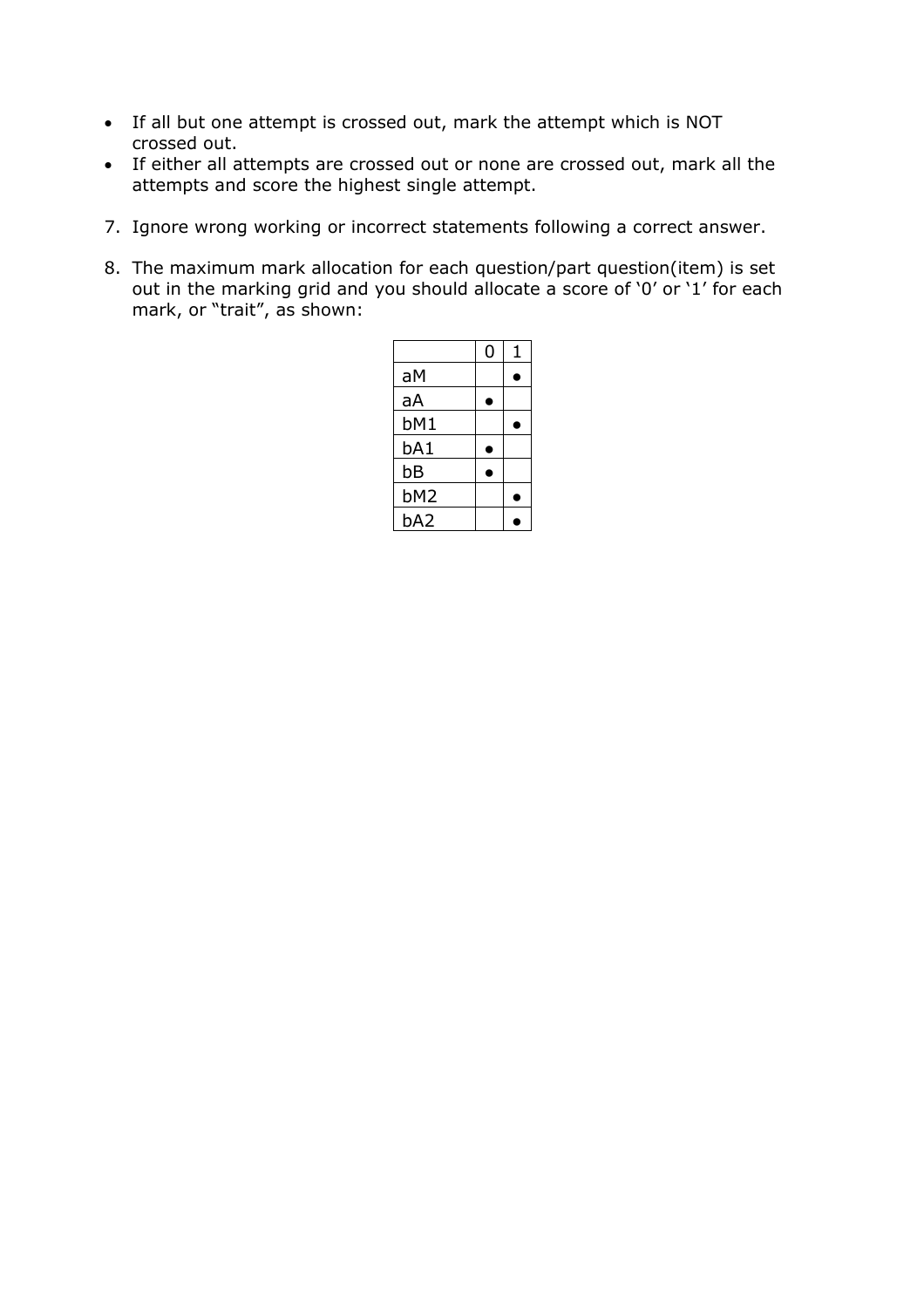# **January 2013 6664 Core Mathematics C2 Mark Scheme**

| Question<br>Number | Scheme                                                                                                                                                                                        | <b>Marks</b>                                                                                                                                                                                                                                                                                                                                                                                                                                |                |
|--------------------|-----------------------------------------------------------------------------------------------------------------------------------------------------------------------------------------------|---------------------------------------------------------------------------------------------------------------------------------------------------------------------------------------------------------------------------------------------------------------------------------------------------------------------------------------------------------------------------------------------------------------------------------------------|----------------|
| 1.                 | $(2-5x)^{6}$                                                                                                                                                                                  |                                                                                                                                                                                                                                                                                                                                                                                                                                             |                |
|                    | $(2^6 =) 64$                                                                                                                                                                                  | Award this when first seen (not $64x^0$ )                                                                                                                                                                                                                                                                                                                                                                                                   | B1             |
|                    | +6×(2) <sup>5</sup> (-5x) + $\frac{6\times5}{2}$ (2) <sup>4</sup> (-5x) <sup>2</sup>                                                                                                          | Attempt binomial expansion with correct<br>structure for at least one of these terms. E.g. a<br>term of the form: $\binom{6}{p}$ × $\left(2\right)^{6-p}$ $\left(-5x\right)^p$<br>with $p = 1$ or $p = 2$ consistently. Condone<br>sign errors. Condone missing brackets if later<br>work implies correct structure and allow<br>alternative forms for binomial coefficients<br>e.g. ${}^{6}C_{1}$ or $\binom{6}{1}$ or even $\binom{6}{1}$ | M1             |
|                    | $-960x$                                                                                                                                                                                       | Not $+ -960x$                                                                                                                                                                                                                                                                                                                                                                                                                               | $A1$ (first)   |
|                    | $(+)6000x^2$                                                                                                                                                                                  |                                                                                                                                                                                                                                                                                                                                                                                                                                             | A1 (Second)    |
|                    |                                                                                                                                                                                               |                                                                                                                                                                                                                                                                                                                                                                                                                                             |                |
|                    |                                                                                                                                                                                               |                                                                                                                                                                                                                                                                                                                                                                                                                                             |                |
|                    |                                                                                                                                                                                               |                                                                                                                                                                                                                                                                                                                                                                                                                                             |                |
|                    |                                                                                                                                                                                               |                                                                                                                                                                                                                                                                                                                                                                                                                                             | (4)            |
|                    |                                                                                                                                                                                               |                                                                                                                                                                                                                                                                                                                                                                                                                                             |                |
| Way 2              | $64(1\pm\ldots\ldots\ldots\ldots)$                                                                                                                                                            | 64 and $(1 \pm \dots - A$ ward when first seen.                                                                                                                                                                                                                                                                                                                                                                                             | B1             |
|                    | $\left(1-\frac{5x}{2}\right)^6 = 1 - 6 \times \frac{5x}{2} + \frac{6 \times 5}{2} \left(-\frac{5x}{2}\right)^2 \left(\frac{6}{p}\right) \times (kx)^p$ with $p = 1$ or $p = 2$<br>consistent. | Correct structure for at least one of the<br>underlined terms. E.g. a term of the form:<br>Condone sign errors. Condoned missing<br>brackets if later work implies correct<br>structure but it must be an expansion of<br>$(1-kx)^6$ where $k \neq \pm 5$                                                                                                                                                                                   | M <sub>1</sub> |
|                    | $-960x$                                                                                                                                                                                       | Not $+-960x$                                                                                                                                                                                                                                                                                                                                                                                                                                | A <sub>1</sub> |
|                    | $(+) 6000x^2$                                                                                                                                                                                 |                                                                                                                                                                                                                                                                                                                                                                                                                                             | A <sub>1</sub> |
|                    |                                                                                                                                                                                               |                                                                                                                                                                                                                                                                                                                                                                                                                                             | (4)            |
|                    |                                                                                                                                                                                               |                                                                                                                                                                                                                                                                                                                                                                                                                                             |                |
|                    |                                                                                                                                                                                               |                                                                                                                                                                                                                                                                                                                                                                                                                                             |                |
|                    |                                                                                                                                                                                               |                                                                                                                                                                                                                                                                                                                                                                                                                                             |                |
|                    |                                                                                                                                                                                               |                                                                                                                                                                                                                                                                                                                                                                                                                                             |                |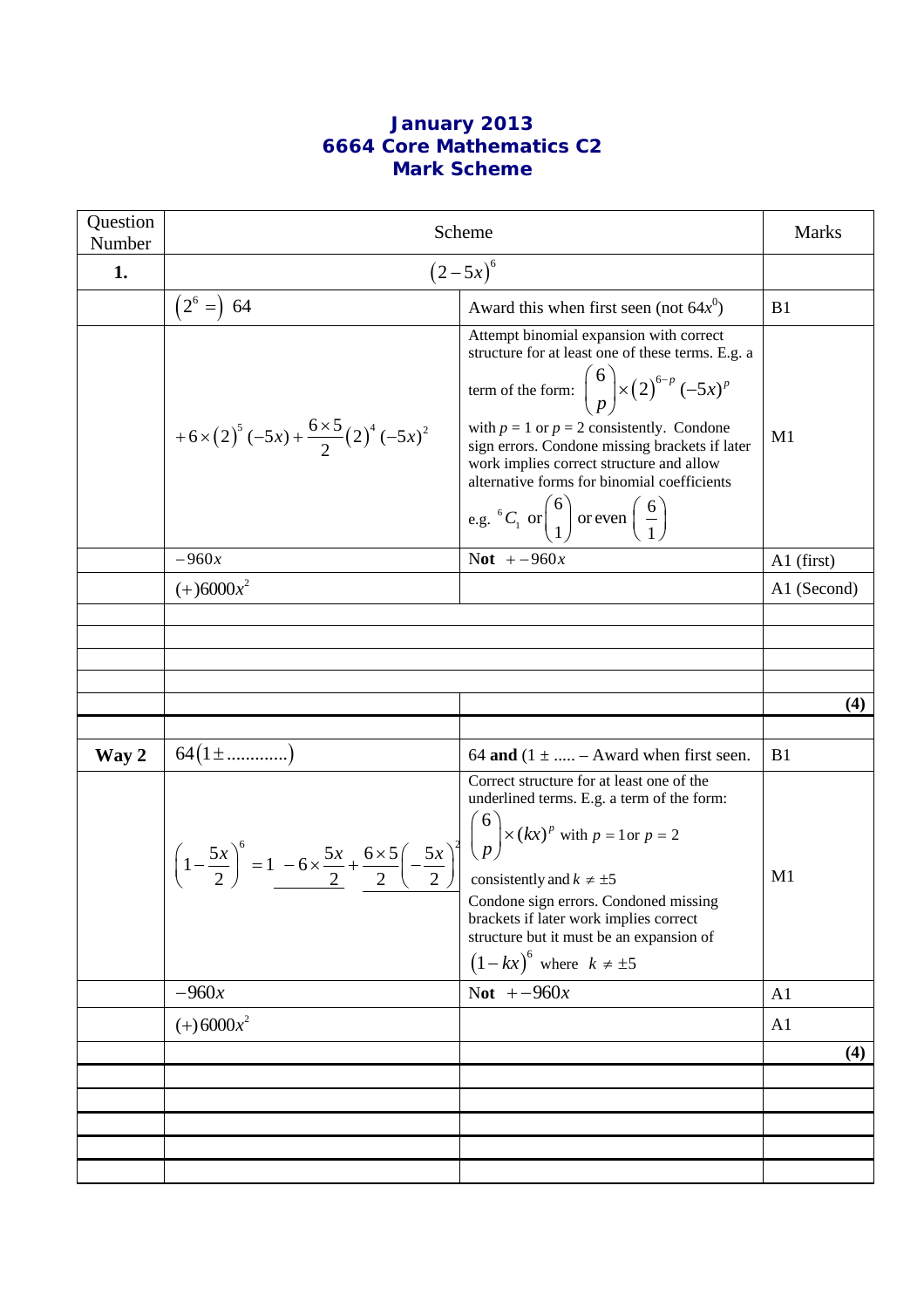| Question<br>Number | Scheme                                                |                                                      | <b>Marks</b>   |
|--------------------|-------------------------------------------------------|------------------------------------------------------|----------------|
| 2.                 |                                                       |                                                      |                |
| (a)                | $f(1) = a + b - 4 - 3 = 0$ or $a + b - 7 = 0$         | Attempt $f(\pm 1)$                                   | M1             |
|                    | $a + b = 7$ *                                         | Must be $f(1)$ and = 0 needs to be<br>seen           | A <sub>1</sub> |
|                    |                                                       |                                                      |                |
|                    |                                                       |                                                      | (2)            |
| (b)                | $f(-2) = a(-2)^3 + b(-2)^2 - 4(-2) - 3 = 9$           | Attempt $f(\pm 2)$ and uses $f(\pm 2) = 9$           | M1             |
|                    | $-8a+4b+8-3=9$                                        | Correct equation with exponents<br>of $(-2)$ removed | A <sub>1</sub> |
|                    | $(-8a + 4b = 4)$                                      |                                                      |                |
|                    | Solves the given equation from part (a)               |                                                      |                |
|                    | and their equation in $a$ and $b$ from part           |                                                      | M <sub>1</sub> |
|                    | (b) as far as $a = $ or $b = $                        |                                                      |                |
|                    | $a = 2$ and $b = 5$                                   | <b>Both correct</b>                                  | A <sub>1</sub> |
|                    |                                                       |                                                      | (4)            |
|                    |                                                       |                                                      | [6]            |
|                    | <b>Long Division</b>                                  |                                                      |                |
|                    | $(ax^3 + bx^2 - 4x - 3) \div (x - 1) = ax^2 + px + q$ |                                                      |                |
|                    | where $p$ and $q$ are in terms of $a$ or $b$ or both  |                                                      | M <sub>1</sub> |
| (a)                | and sets their remainder $= 0$                        |                                                      |                |
|                    | NB Quotient = $ax^2 + (a+b)x + (a+b-4)$               |                                                      |                |
|                    | $a + b = 7$ *                                         |                                                      | A <sub>1</sub> |
|                    |                                                       |                                                      | (2)            |
|                    | $(ax^3 + bx^2 - 4x - 3) \div (x + 2) = ax^2 + px + q$ |                                                      |                |
|                    | where $p$ and $q$ are in terms of $a$ or $b$ or both  |                                                      |                |
| (b)                | and sets their remainder $= 9$                        |                                                      | M1             |
|                    | NB Quotient = $ax^2 + (b-2a)x + (4a-4-2b)$            |                                                      |                |
|                    | $4b - 8a + 5 = 9$                                     |                                                      | A <sub>1</sub> |
|                    | Follow scheme for final 2 marks                       |                                                      |                |
|                    |                                                       |                                                      |                |
|                    |                                                       |                                                      |                |
|                    |                                                       |                                                      |                |
|                    |                                                       |                                                      |                |
|                    |                                                       |                                                      |                |
|                    |                                                       |                                                      |                |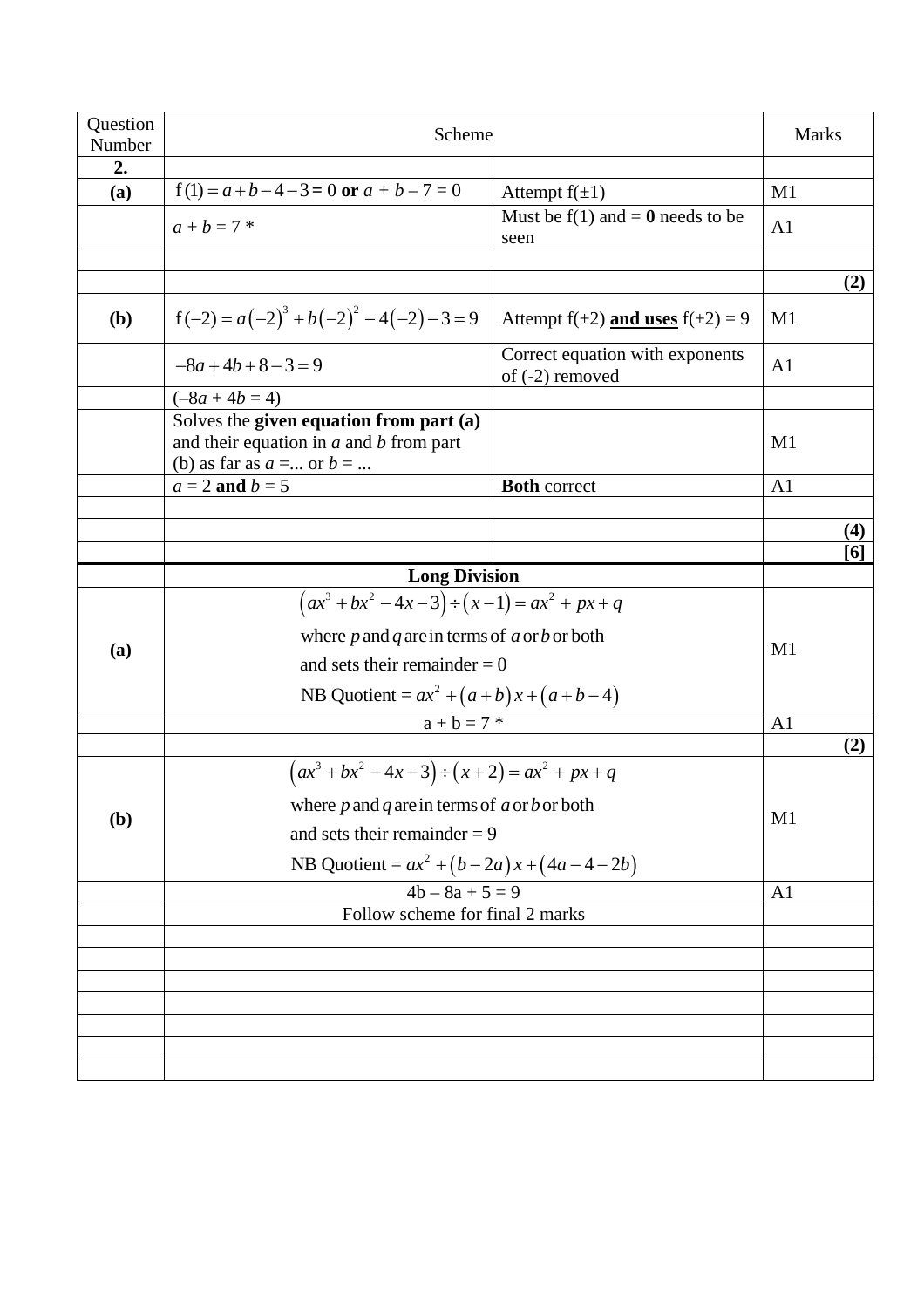| 3.         |                                                                                                                                               |                                                                                                                                                            |                |     |
|------------|-----------------------------------------------------------------------------------------------------------------------------------------------|------------------------------------------------------------------------------------------------------------------------------------------------------------|----------------|-----|
| (a)        | $120000\times(1.05)^3 = 138915*$                                                                                                              | Or $120000 \times 1.05 \times 1.05 \times 1.05 = 138915$<br>Or 120000, 126000, 132300, 138915<br>Or $a = 120000$ and $a \times (1.05)^3 = 138915$          | B1             |     |
|            |                                                                                                                                               |                                                                                                                                                            |                | (1) |
| <b>(b)</b> | $120000 \times (1.05)^{n-1} > 200000$                                                                                                         | Allow <i>n</i> or $n-1$ and ">", "<", or "=" etc.                                                                                                          | M1             |     |
|            | $\log 1.05^{n-1} > \log \left(\frac{5}{3}\right)$                                                                                             | Takes logs correctly<br>Allow <i>n</i> or $n-1$ and ">", "<", or "=" etc.                                                                                  | M1             |     |
|            | $\log\left(\frac{5}{3}\right)$<br>( <i>n</i> -1>) $\frac{\log(5)}{\log 1.05}$ or equivalent<br>e.g $(n >)\frac{\log(\frac{7}{4})}{\log 1.05}$ | Allow <i>n</i> or $n-1$ and ">", "<", or "=" etc. Allow<br>1.6 or awrt 1.67 for 5/3.                                                                       | A <sub>1</sub> |     |
|            | 2024                                                                                                                                          | M1: Identifies a calendar year using their value<br>of $n$ or $n - 1$<br>A1: 2024                                                                          | M1A1           |     |
|            |                                                                                                                                               |                                                                                                                                                            |                |     |
|            |                                                                                                                                               |                                                                                                                                                            |                |     |
|            |                                                                                                                                               |                                                                                                                                                            |                | (5) |
|            | $\frac{a(1-r^n)}{1-r} = \frac{120000(1-1.05^{11})}{1-1.05}$                                                                                   | M1: Correct sum formula with $n = 10$ , 11 or 12                                                                                                           |                |     |
| (c)        |                                                                                                                                               | A1: Correct numerical expression with<br>$n=11$                                                                                                            | M1 A1          |     |
|            | 1704814                                                                                                                                       | Cao (Allow 1704814.00)                                                                                                                                     | A <sub>1</sub> |     |
|            |                                                                                                                                               |                                                                                                                                                            |                | (3) |
|            |                                                                                                                                               |                                                                                                                                                            |                | [9] |
|            |                                                                                                                                               | Listing or trial/improvement in (b)                                                                                                                        |                |     |
|            |                                                                                                                                               | $U_{10} = 186 159.39, U_{11} = 195 467.36, U_{12} = 205 240.72$                                                                                            |                |     |
|            |                                                                                                                                               | Attempt to find at least the $10^{th}$ or $11^{th}$ or $12^{th}$ terms correctly using a common ratio of 1.05<br>(all the terms need <b>not</b> be listed) | M1             |     |
|            |                                                                                                                                               | Forms the geometric progression correctly to reach a term $> 200 000$                                                                                      | M1             |     |
|            | Obtains an "11 <sup>th</sup> " term of awrt 195 500 and a "12 <sup>th</sup> " term of awrt 205 200                                            |                                                                                                                                                            | A <sub>1</sub> |     |
|            | Uses their number of terms to identify a calendar year                                                                                        |                                                                                                                                                            | M1             |     |
|            |                                                                                                                                               | 2024                                                                                                                                                       | A <sub>1</sub> |     |
|            |                                                                                                                                               |                                                                                                                                                            |                |     |
|            |                                                                                                                                               |                                                                                                                                                            |                | (5) |
|            |                                                                                                                                               |                                                                                                                                                            |                |     |
|            |                                                                                                                                               |                                                                                                                                                            |                |     |
|            |                                                                                                                                               |                                                                                                                                                            |                |     |
|            |                                                                                                                                               |                                                                                                                                                            |                |     |
|            |                                                                                                                                               |                                                                                                                                                            |                |     |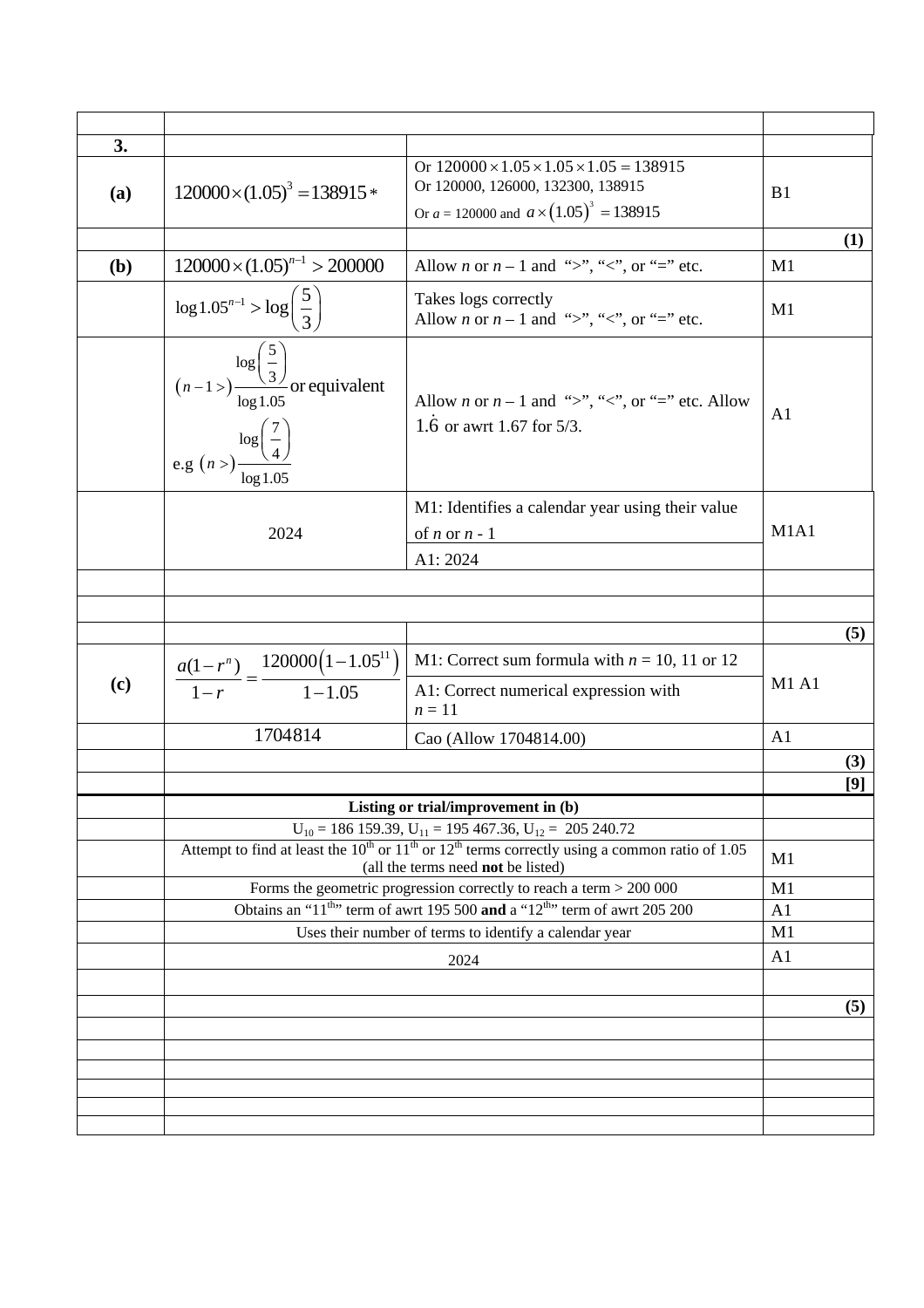| 4. |                                                      |                                                                                                     |    |
|----|------------------------------------------------------|-----------------------------------------------------------------------------------------------------|----|
|    | $\cos^{-1}(-0.4) = 113.58$ ( <i>a</i> )              | Awrt 114                                                                                            | B1 |
|    | $3x-10 = \alpha \Rightarrow x = \frac{\alpha+10}{3}$ | Uses their $\alpha$ to find x.<br>Allow $x = \frac{\alpha \pm 10}{3}$ not $\frac{\alpha}{3} \pm 10$ | M1 |
|    |                                                      |                                                                                                     |    |
|    | $x = 41.2$                                           | Awrt                                                                                                | A1 |
|    | $(3x-10=)360-\alpha$ (246.4)                         |                                                                                                     | M1 |
|    |                                                      | $360 - \alpha$ (can be implied by 246.4)                                                            |    |
|    | $x = 85.5$                                           | Awrt                                                                                                | A1 |
|    | $(3x-10=)360 + \alpha$ (=473.57)                     | $360 + \alpha$ (Can be implied by 473.57)                                                           | M1 |
|    | $x = 161.2$                                          | Awrt                                                                                                | A1 |
|    |                                                      |                                                                                                     |    |
|    |                                                      |                                                                                                     |    |
|    |                                                      |                                                                                                     |    |
|    |                                                      |                                                                                                     |    |
|    |                                                      |                                                                                                     |    |
|    |                                                      |                                                                                                     |    |
|    |                                                      |                                                                                                     |    |
|    |                                                      |                                                                                                     |    |
|    |                                                      |                                                                                                     |    |
|    |                                                      |                                                                                                     |    |
|    |                                                      |                                                                                                     |    |
|    |                                                      |                                                                                                     |    |
|    |                                                      |                                                                                                     |    |
|    |                                                      |                                                                                                     |    |
|    |                                                      |                                                                                                     |    |
|    |                                                      |                                                                                                     |    |
|    |                                                      |                                                                                                     |    |
|    |                                                      |                                                                                                     |    |
|    |                                                      |                                                                                                     |    |
|    |                                                      |                                                                                                     |    |
|    |                                                      |                                                                                                     |    |
|    |                                                      |                                                                                                     |    |
|    |                                                      |                                                                                                     |    |
|    |                                                      |                                                                                                     |    |
|    |                                                      |                                                                                                     |    |
|    |                                                      |                                                                                                     |    |
|    |                                                      |                                                                                                     |    |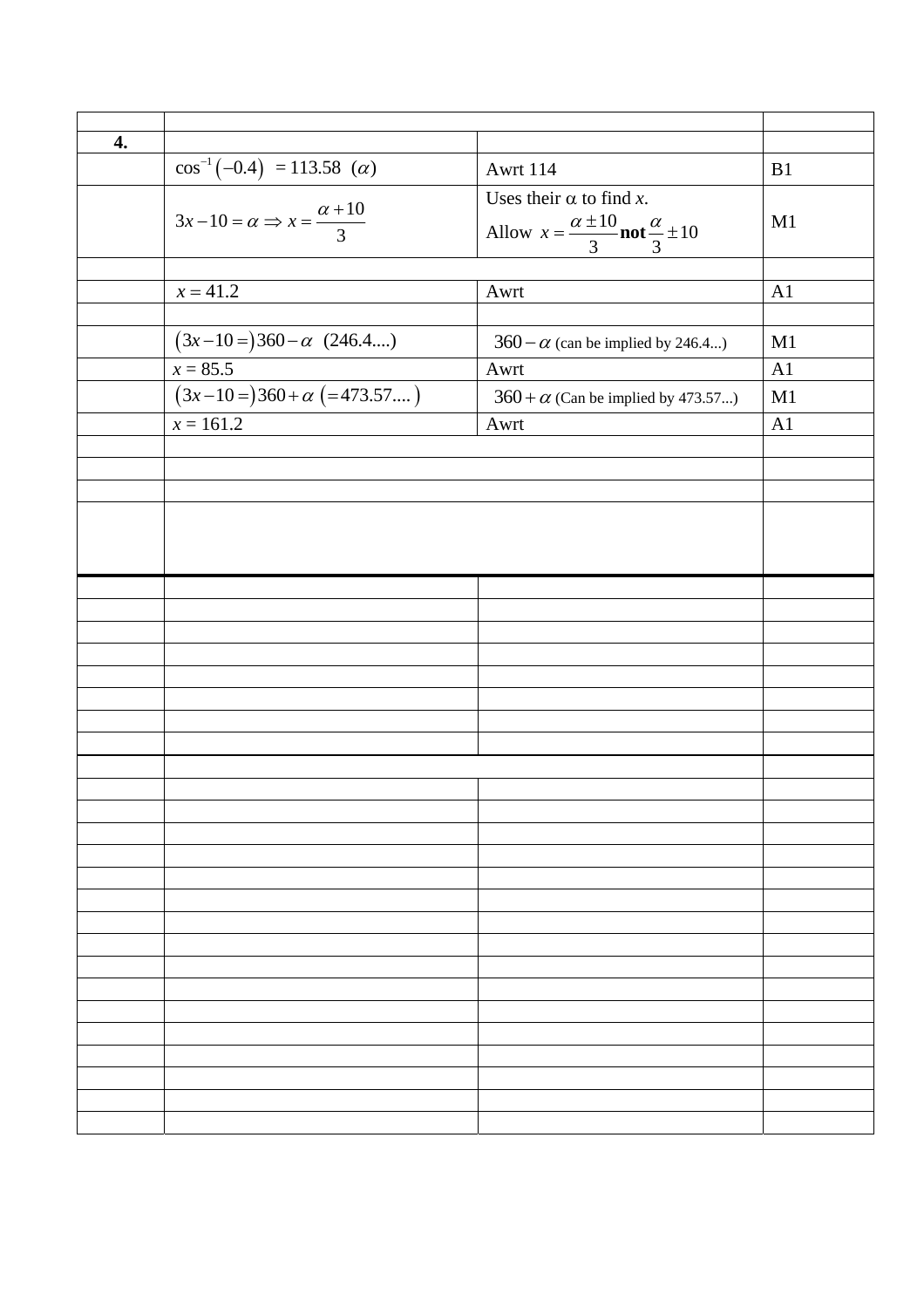| 5.           |                                                                                   |                                        |                               |     |
|--------------|-----------------------------------------------------------------------------------|----------------------------------------|-------------------------------|-----|
| (a)          |                                                                                   |                                        |                               |     |
|              |                                                                                   | $B1: x = 10$                           |                               |     |
| (i)          | The centre is at $(10, 12)$                                                       | $B1: y = 12$                           | <b>B1 B1</b>                  |     |
|              |                                                                                   |                                        |                               |     |
| (ii)         | Uses $(x-10)^2 + (y-12)^2 = -195 + 100 + 144 \Rightarrow r = $                    |                                        | M1                            |     |
|              | Completes the square for both $x$ and $y$ in an attempt to find $r$ .             |                                        |                               |     |
|              | $(x \pm "10")^2 \pm a$ and $(y \pm "12")^2 \pm b$ and $+ 195 = 0, (a, b \neq 0)$  |                                        |                               |     |
|              | Allow errors in obtaining their $r^2$ but must find square root                   |                                        |                               |     |
|              |                                                                                   | A correct numerical expression for $r$ |                               |     |
|              | $r = \sqrt{10^2 + 12^2 - 195}$                                                    | including the square root and can      | A <sub>1</sub>                |     |
|              |                                                                                   | implied by a correct value for $r$     |                               |     |
|              | $r=7$                                                                             | Not $r = \pm 7$ unless – 7 is rejected | A <sub>1</sub>                |     |
|              |                                                                                   |                                        |                               | (5) |
|              | Compares the given equation with                                                  | $B1: x = 10$                           |                               |     |
| (a)          | $x^2 + y^2 + 2gx + 2fy + c = 0$ to write                                          | $B1: y = 12$                           | B <sub>1</sub> B <sub>1</sub> |     |
| Way 2        | down centre $(-g, -f)$ i.e. (10, 12)                                              |                                        |                               |     |
|              | Uses $r = \sqrt{(\pm \text{``}10\text{''})^2 + (\pm \text{``}12\text{''})^2 - c}$ |                                        | M1                            |     |
|              | $r = \sqrt{10^2 + 12^2 - 195}$                                                    | A correct numerical expression for $r$ | A <sub>1</sub>                |     |
|              | $r=7$                                                                             |                                        | A <sub>1</sub>                |     |
|              |                                                                                   |                                        |                               | (5) |
|              |                                                                                   |                                        |                               |     |
| ( <b>b</b> ) | $MN = \sqrt{(25 - "10")^2 + (32 - "12")^2}$                                       | Correct use of Pythagoras              | M <sub>1</sub>                |     |
|              | $MN = \sqrt{625}$ = 25                                                            |                                        | A <sub>1</sub>                |     |
|              |                                                                                   |                                        |                               |     |
|              |                                                                                   |                                        |                               | (2) |
| (c)          | $NP = \sqrt{("25"^{2} - "7"^{2})}$                                                | $NP = \sqrt{(MN^2 - r^2)}$             | M <sub>1</sub>                |     |
|              |                                                                                   |                                        |                               |     |
|              | $NP = \sqrt{576}$ = 24                                                            |                                        | A <sub>1</sub>                |     |
|              |                                                                                   |                                        |                               | (2) |
|              |                                                                                   |                                        |                               |     |
| (c)<br>Way 2 | $\cos(NMP) = \frac{7}{"25"} \Rightarrow NP = "25" \sin(NMP)$                      | Correct strategy for finding NP        | M1                            |     |
|              | $NP = 24$                                                                         |                                        | A <sub>1</sub>                |     |
|              |                                                                                   |                                        |                               | (2) |
|              |                                                                                   |                                        |                               | [9] |
|              |                                                                                   |                                        |                               |     |
|              |                                                                                   |                                        |                               |     |
|              |                                                                                   |                                        |                               |     |
|              |                                                                                   |                                        |                               |     |
|              |                                                                                   |                                        |                               |     |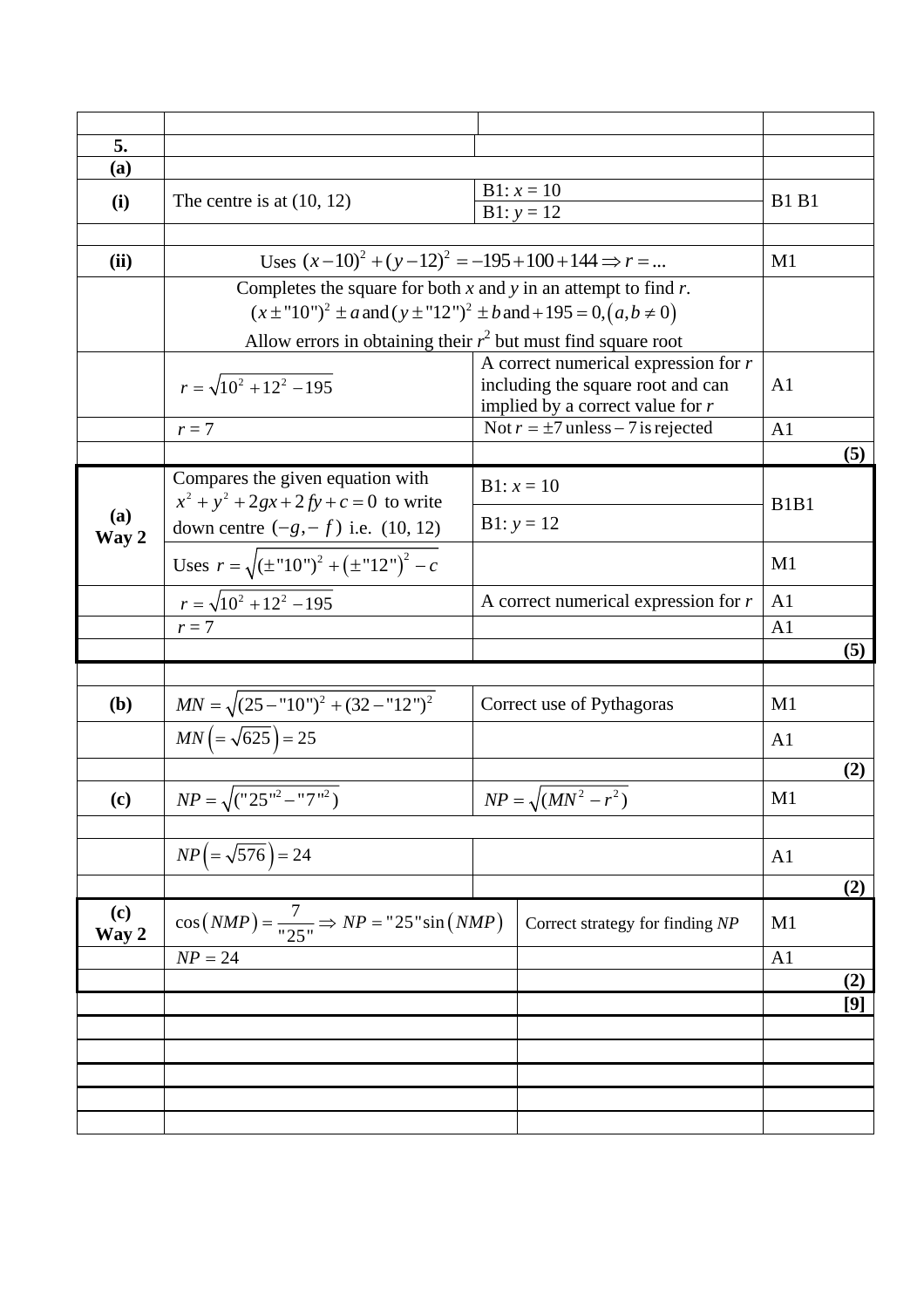| 6.  |                                                                      |                                                                                           |              |
|-----|----------------------------------------------------------------------|-------------------------------------------------------------------------------------------|--------------|
| (a) | $2\log(x+15) = \log(x+15)^2$                                         |                                                                                           | B1           |
|     | $\log(x+15)^2 - \log x = \log \frac{(x+15)^2}{x+1}$<br>$\mathcal{X}$ | Correct use of $\log a - \log b = \log \frac{a}{b}$                                       | M1           |
|     |                                                                      |                                                                                           |              |
|     |                                                                      |                                                                                           |              |
|     | $2^6 = 64$ or $\log_2 64 = 6$                                        | 64 used in the correct context                                                            | B1           |
|     | $\log_2 \frac{(x+15)^2}{x} = 6 \Rightarrow \frac{(x+15)^2}{x} = 64$  | Removes logs correctly                                                                    | M1           |
|     |                                                                      |                                                                                           |              |
|     |                                                                      |                                                                                           |              |
|     | $\Rightarrow x^2 + 30x + 225 = 64x$                                  | Must see expansion of $(x+15)^2$ to                                                       |              |
|     | or $x + 30 + 225x^{-1} = 64$                                         | score the final mark.                                                                     |              |
|     | $\therefore$ $x^2 - 34x + 225 = 0$ *                                 |                                                                                           | A1           |
|     |                                                                      |                                                                                           | (5)          |
| (b) | $(x-25)(x-9) = 0 \implies x = 25$ or $x = 9$                         | M1: Correct attempt to solve the given<br>quadratic as far as $x = $<br>A1: Both 25 and 9 | <b>M1 A1</b> |
|     |                                                                      |                                                                                           | (2)          |
|     |                                                                      |                                                                                           | 17           |
|     |                                                                      |                                                                                           |              |
|     |                                                                      |                                                                                           |              |
|     |                                                                      |                                                                                           |              |
|     |                                                                      |                                                                                           |              |
|     |                                                                      |                                                                                           |              |
|     |                                                                      |                                                                                           |              |
|     |                                                                      |                                                                                           |              |
|     |                                                                      |                                                                                           |              |
|     |                                                                      |                                                                                           |              |
|     |                                                                      |                                                                                           |              |
|     |                                                                      |                                                                                           |              |
|     |                                                                      |                                                                                           |              |
|     |                                                                      |                                                                                           |              |
|     |                                                                      |                                                                                           |              |
|     |                                                                      |                                                                                           |              |
|     |                                                                      |                                                                                           |              |
|     |                                                                      |                                                                                           |              |
|     |                                                                      |                                                                                           |              |
|     |                                                                      |                                                                                           |              |
|     |                                                                      |                                                                                           |              |
|     |                                                                      |                                                                                           |              |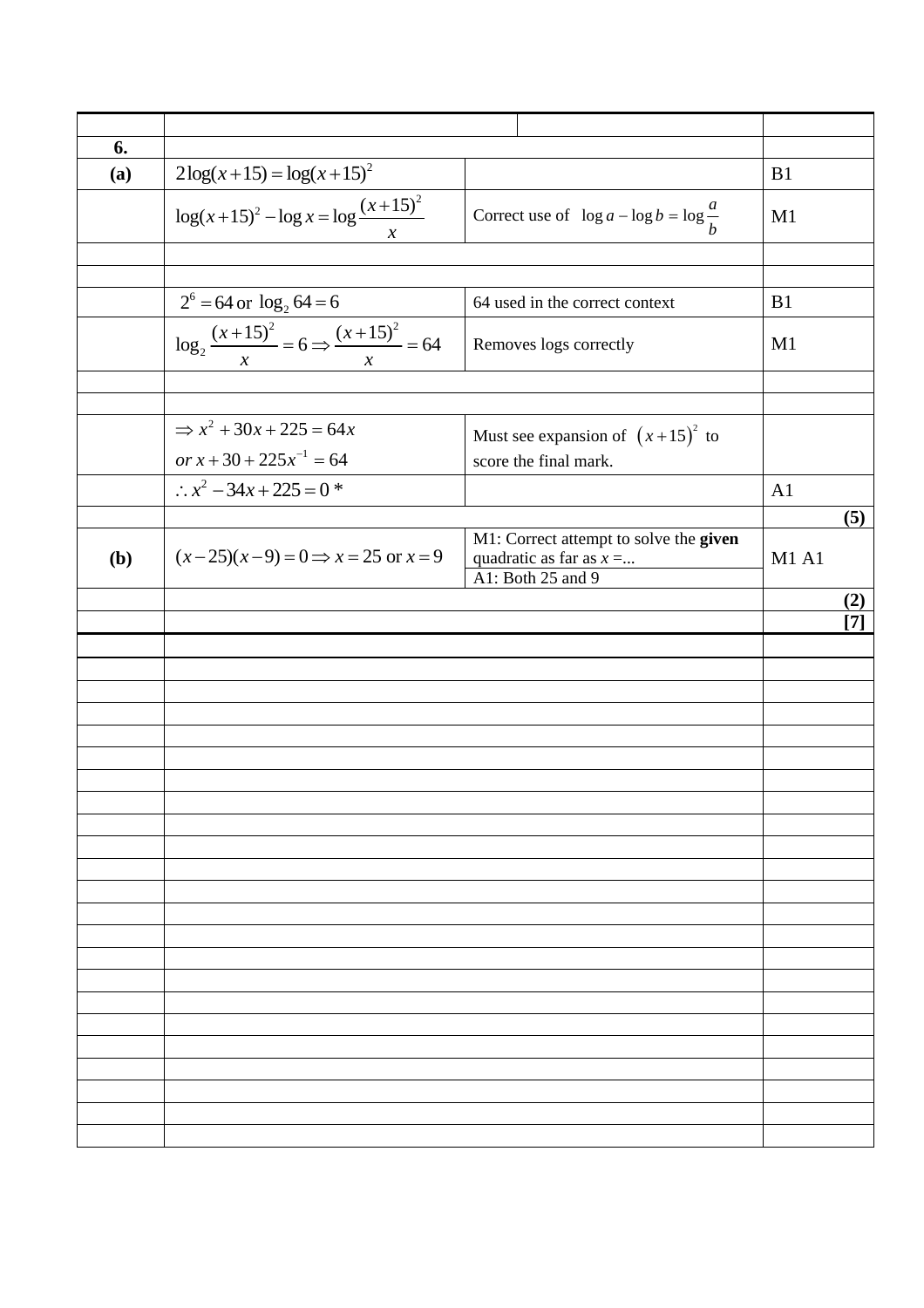|             |                                                                                                                        |                                                                                                 |                | (4)<br>$[12]$ |
|-------------|------------------------------------------------------------------------------------------------------------------------|-------------------------------------------------------------------------------------------------|----------------|---------------|
|             |                                                                                                                        |                                                                                                 |                |               |
|             | Perimeter = $27.2$ or 27.3                                                                                             | Awrt 27.2 or awrt 27.3                                                                          | A <sub>1</sub> |               |
|             | Perimeter = $ZY + WY + Arc$ Length                                                                                     | $9 + 2 + Any Arc$                                                                               | M1             |               |
| (d)         | Arc length = $4 \times 4.06 (= 16.24)$<br>Or $8\pi - 4 \times 2.22$                                                    | M1: $4 \times their (2\pi - 2.22)$<br>Or circumference – minor arc<br>A1: Correct ft expression | M1A1ft         |               |
|             |                                                                                                                        |                                                                                                 |                |               |
|             |                                                                                                                        | Awrt 42.1 or 42.0 (Or just 42)                                                                  | A <sub>1</sub> | (3)           |
|             | So area required = "9.56" + "32.5"<br>$= 42.1$ cm <sup>2</sup> or 42.0 cm <sup>2</sup>                                 | or correct attempt at major sector)                                                             | M1             |               |
| (c)         | $\frac{1}{2}$ × 4 × 6 × sin 2.22(= 9.56)                                                                               | Correct expression for the area of<br>triangle XYZ<br>Their Triangle $XYZ + (part (b)$ answer   | B <sub>1</sub> |               |
|             | Area of triangle $=$                                                                                                   |                                                                                                 |                | (3)           |
|             | $= 32.5$                                                                                                               | <b>Awrt 32.5</b>                                                                                | A <sub>1</sub> |               |
|             | $\frac{\pi \times 4^2}{\pi \times 4^2 - \frac{1}{2} \times 4^2 \times 2.22 = 32.5}$                                    | Correct method for<br>circle - minor sector area                                                | M1             |               |
|             |                                                                                                                        | Correct expression for circle area                                                              | B <sub>1</sub> |               |
| (b) Way2    | <b>Circle - Minor sector</b>                                                                                           |                                                                                                 |                | (3)           |
|             | 32.5                                                                                                                   | <b>Awrt 32.5</b>                                                                                | A <sub>1</sub> |               |
|             | $\frac{1}{2} \times 4^2 \times 4.06$ "                                                                                 | Correct method for major<br>sector area.                                                        | M1             |               |
| (b)         | $2\pi - 2.22(=4.06366)$                                                                                                | $2\pi - 2.22$ or awrt 4.06                                                                      | B1             |               |
|             |                                                                                                                        |                                                                                                 |                | (2)           |
|             | $\overrightarrow{XY}^2 = 81.01$<br>$XY = 9.00$                                                                         |                                                                                                 | A <sub>1</sub> |               |
| $(a)$ Way 2 | $XY^2 = 4^2 + 6^2 - 2 \times 4 \times 6 \cos 2.22 \Rightarrow XY^2 = $                                                 | Correct use of cosine rule<br>leading to a value for $XY^2$                                     | M1             |               |
|             | (NB $\alpha$ = 2.219516005)                                                                                            |                                                                                                 |                | (2)           |
|             | $\cos \alpha = \frac{4^2 + 6^2 - 9^2}{2 \times 4 \times 6} \left( \frac{29}{48} \right) = -0.604$<br>$\alpha = 2.22$ * | $\text{Cso } (2.22 \text{ must be seen here})$                                                  | A <sub>1</sub> |               |
| (a)         | $9^2 = 4^2 + 6^2 - 2 \times 4 \times 6 \cos \alpha \Rightarrow \cos \alpha =$                                          | Correct use of cosine rule<br>leading to a value for cos $\alpha$                               | M1             |               |
| 7.          |                                                                                                                        |                                                                                                 |                |               |
|             |                                                                                                                        |                                                                                                 |                |               |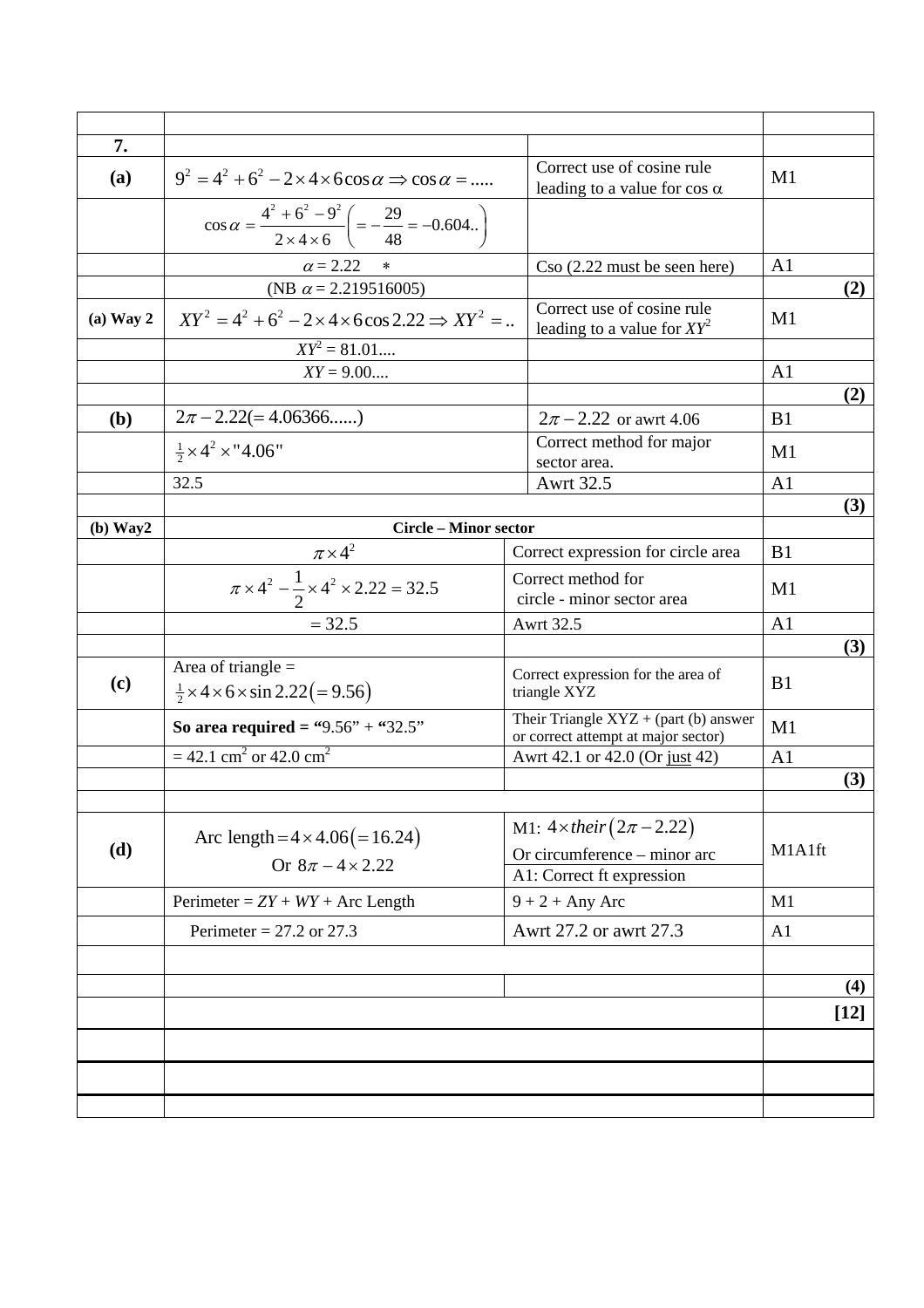| 8.  |                                                                                                                                                                                                                                                                              | $y = 6 - 3x - \frac{4}{x^3}$                                                                                                                                                                   |                  |     |
|-----|------------------------------------------------------------------------------------------------------------------------------------------------------------------------------------------------------------------------------------------------------------------------------|------------------------------------------------------------------------------------------------------------------------------------------------------------------------------------------------|------------------|-----|
| (a) | $\frac{dy}{dx} = -3 + \frac{12}{x^4}or - 3 + 12x^{-4}$                                                                                                                                                                                                                       | M1: $x^n \rightarrow x^{n-1}$<br>$(x^{-1} \to x^0 \text{ or } x^{-3} \to x^{-4} \text{ or } 6 \to 0)$<br>A1: Correct derivative                                                                | <b>M1 A1</b>     |     |
|     | $\frac{dy}{dx} = 0 \Rightarrow -3 + \frac{12}{x^4} = 0 \Rightarrow x = $ or<br>$rac{dy}{dx} = -3 + \frac{12}{\sqrt{2}^{4}}$                                                                                                                                                  | $y' = 0$ and attempt to solve for x<br>May be implied by<br>$\frac{dy}{dx} = -3 + \frac{12}{x^4} = 0 \implies \frac{12}{x^4} = 3 \implies x = $ or<br>Substitutes $x = \sqrt{2}$ into their y' | M1               |     |
|     | So $x^4 = 4$ and $x = \sqrt{2}$ or<br>$rac{dy}{dx} = -3 + \frac{12}{(\sqrt{2})^4}$ or $-3 + 12(\sqrt{2})^4 = 0$                                                                                                                                                              | Correct completion to answer with no<br>errors by solving their $y' = 0$ or<br>substituting $x = \sqrt{2}$ into their y'                                                                       | A1               |     |
|     |                                                                                                                                                                                                                                                                              |                                                                                                                                                                                                |                  |     |
|     |                                                                                                                                                                                                                                                                              |                                                                                                                                                                                                |                  | (4) |
| (b) | $x=-\sqrt{2}$                                                                                                                                                                                                                                                                | Awrt -1.41                                                                                                                                                                                     | B <sub>1</sub>   |     |
|     |                                                                                                                                                                                                                                                                              |                                                                                                                                                                                                |                  | (1) |
| (c) | $\frac{d^2 y}{dx^2} = \frac{-48}{x^5}$ or $-48x^{-5}$                                                                                                                                                                                                                        | Follow through their first derivative<br>from part $(a)$                                                                                                                                       | B <sub>1ft</sub> |     |
|     |                                                                                                                                                                                                                                                                              |                                                                                                                                                                                                |                  | (1) |
| (d) | An appreciation that either<br>$y'' > 0 \implies$ a minimum                                                                                                                                                                                                                  |                                                                                                                                                                                                | B <sub>1</sub>   |     |
|     | or $y'' < 0 \implies$ a maximum                                                                                                                                                                                                                                              |                                                                                                                                                                                                |                  |     |
|     | Maximum at P as $y'' < 0$                                                                                                                                                                                                                                                    | C <sub>SO</sub>                                                                                                                                                                                | B1               |     |
|     | Need a fully correct solution for this mark. $y''$ need not be evaluated but must be<br>correct and there must be reference to P or to $\sqrt{2}$ and negative or < 0 and maximum.<br>There must be no incorrect or contradictory statements (NB allow $y'' =$ awrt-8 or -9) |                                                                                                                                                                                                |                  |     |
|     | Minimum at Q as $y'' > 0$                                                                                                                                                                                                                                                    | C <sub>SO</sub>                                                                                                                                                                                | B1               |     |
|     | Need a fully correct solution for this mark. $y''$ need not be evaluated but must be                                                                                                                                                                                         |                                                                                                                                                                                                |                  |     |
|     | correct and part (b) must be correct and there must be reference to P or to $-\sqrt{2}$<br>and positive or $> 0$ and minimum. There must be no incorrect or contradictory<br>statements (NB allow $y''$ = awrt 8 or 9)                                                       |                                                                                                                                                                                                |                  |     |
|     |                                                                                                                                                                                                                                                                              |                                                                                                                                                                                                |                  | (3) |
|     |                                                                                                                                                                                                                                                                              |                                                                                                                                                                                                |                  | [9] |
|     |                                                                                                                                                                                                                                                                              | Other methods for identifying the nature of the turning points are acceptable. The first B1 is                                                                                                 |                  |     |
|     | for finding values of y or dy/dx either side of $\sqrt{2}$ or their x at Q and the second and third<br>B1's for fully correct solutions to identify the maximum/minimum.                                                                                                     |                                                                                                                                                                                                |                  |     |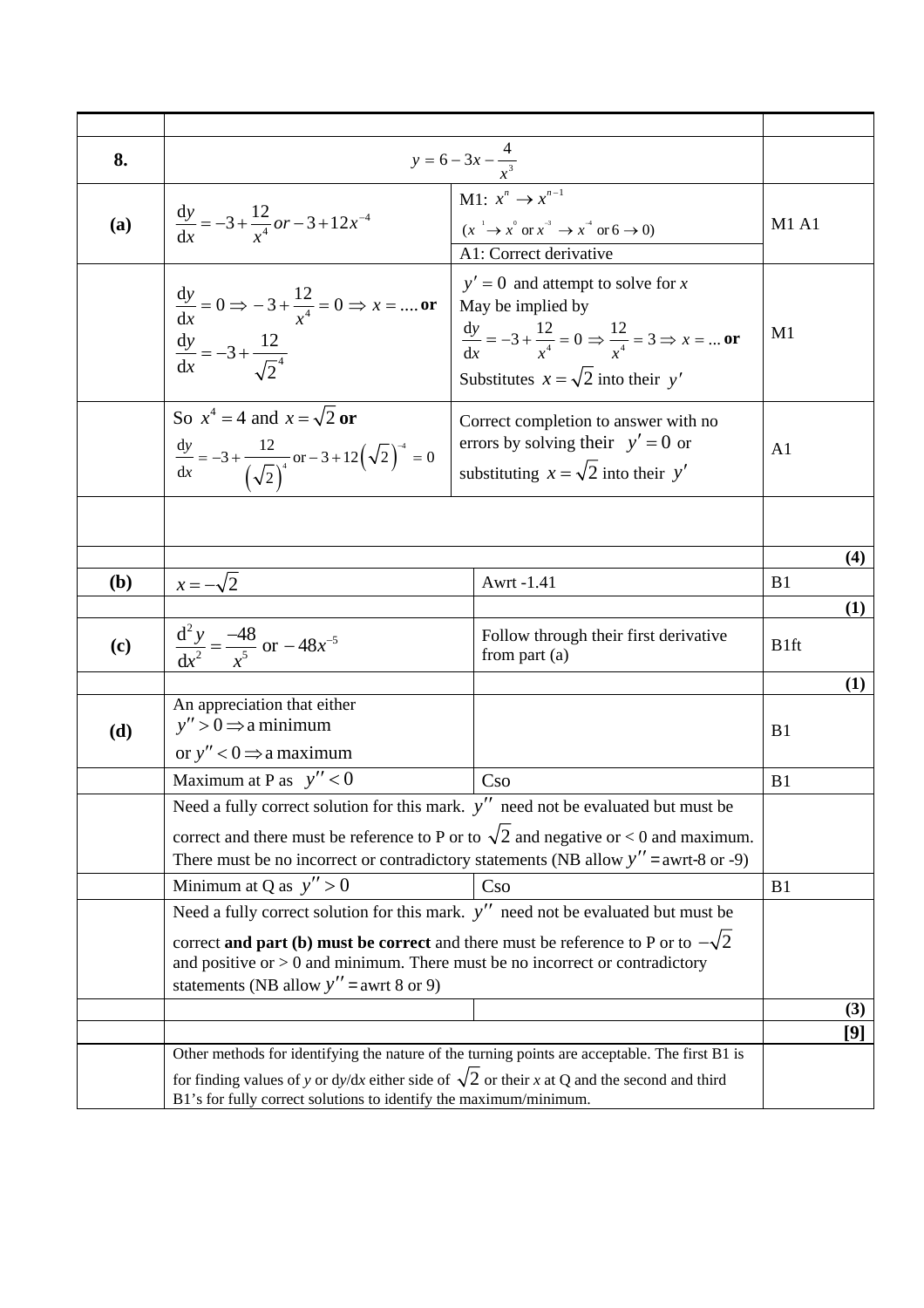| 9.           | $y = 27 - 2x - 9\sqrt{x} - \frac{16}{x^2}$                                                                             |                                                                   |                |                       |
|--------------|------------------------------------------------------------------------------------------------------------------------|-------------------------------------------------------------------|----------------|-----------------------|
| (a)          | 6.272, 3.634                                                                                                           |                                                                   |                | <b>B1</b> , <b>B1</b> |
|              |                                                                                                                        |                                                                   |                |                       |
|              |                                                                                                                        |                                                                   |                | (2)                   |
| ( <b>b</b> ) | $rac{1}{2} \times \frac{1}{2}$ or $rac{1}{4}$                                                                          |                                                                   |                |                       |
|              | Need { } or implied<br>$\{(0+0)+2(5.866+"6.272" + 5.210+"3.634" + 1.856)\}$<br>later for A1ft                          |                                                                   |                | M1A1ft                |
|              |                                                                                                                        |                                                                   |                |                       |
|              |                                                                                                                        |                                                                   |                |                       |
|              | $\frac{1}{2}\times 0.5\{(0+0)+2(5.866+"6.272" + 5.210+"3.634" + 1.856)\}$                                              |                                                                   |                |                       |
|              | $=\frac{1}{4} \times 45.676$                                                                                           |                                                                   |                |                       |
|              | $= 11.42$<br>cao                                                                                                       |                                                                   | A <sub>1</sub> |                       |
|              |                                                                                                                        |                                                                   |                |                       |
|              |                                                                                                                        |                                                                   |                |                       |
|              |                                                                                                                        |                                                                   |                | (4)                   |
|              |                                                                                                                        | M1: $x^n \rightarrow x^{n+1}$ on any term<br>A1: $27x - x^2$      |                |                       |
|              | $\int y dx = 27x - x^2 - 6x^{\frac{3}{2}} + 16x^{-1}(+c)$                                                              | A1: $-6x^{\frac{3}{2}}$                                           |                | M1A1A1A1              |
|              |                                                                                                                        | A1: $+16x^{-1}$                                                   |                |                       |
| (c)          |                                                                                                                        |                                                                   |                |                       |
|              | $\left(27(4)-(4)^2-6(4)^{\frac{3}{2}}+16(4)^{-1}\right)$<br>- $\left(27(1)-(1)^2-6(1)^{\frac{3}{2}}+16(1)^{-1}\right)$ | Attempt to subtract either way<br>round using the limits 4 and 1. |                | dM1                   |
|              |                                                                                                                        | Dependent on the previous M1                                      |                |                       |
|              | $= (48 - 36)$                                                                                                          |                                                                   |                |                       |
|              | 12                                                                                                                     | Cao                                                               |                | A1                    |
|              |                                                                                                                        |                                                                   |                | (6)                   |
|              |                                                                                                                        |                                                                   |                | $[12]$                |
|              |                                                                                                                        |                                                                   |                |                       |